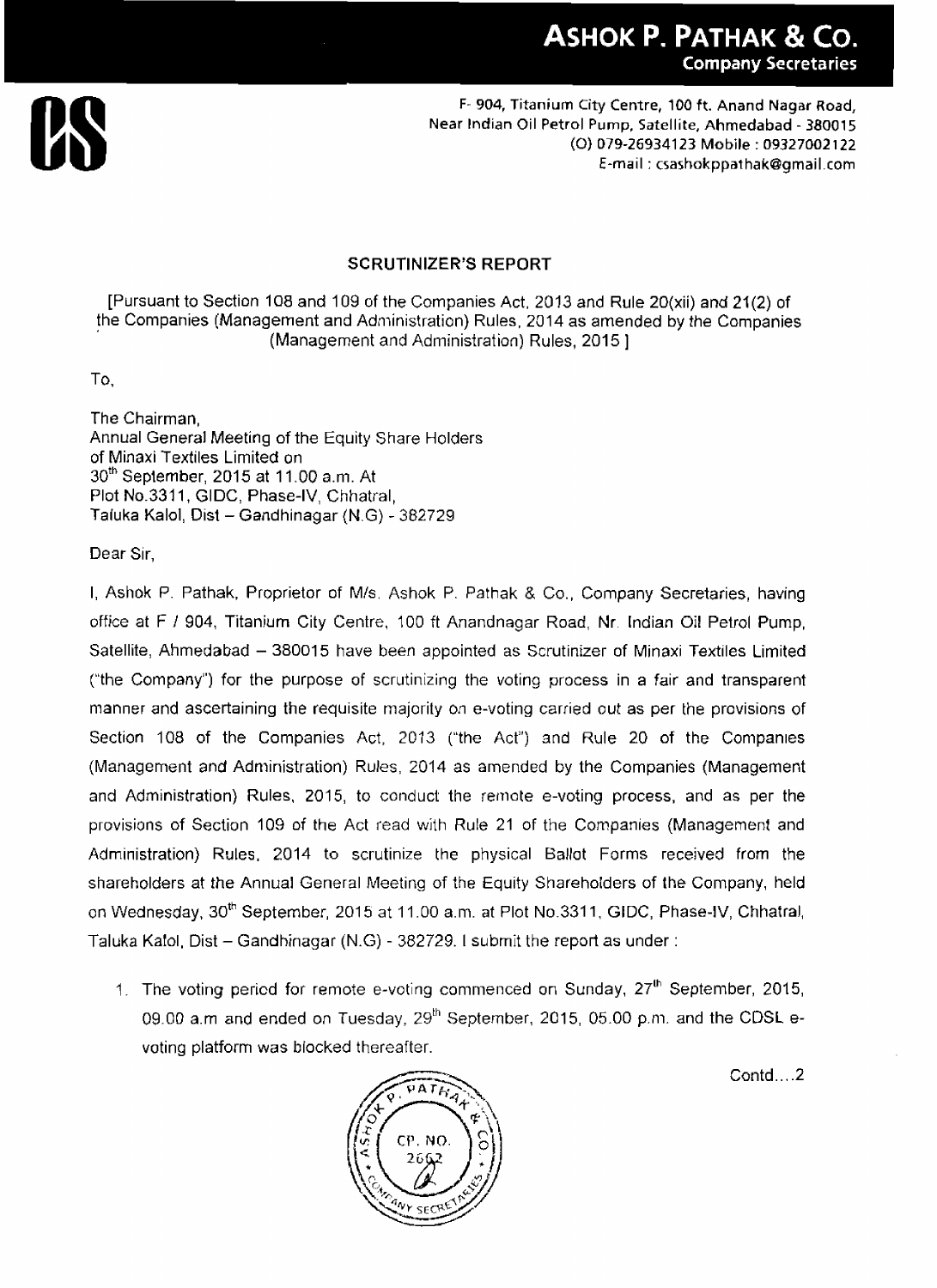

## $II 2II$

- 2. The shareholders holding shares as on the "cut-off" date i.e.  $23<sup>rd</sup>$  September, 2015 were entitled to vote on the proposed resolution (as set out in the Notice of the AGM of **the**  Company)
- 3. After the time fixed for closing of the poll by the Chairman, 1(One) ballot/ polling box kept for polling was locked/sealed in the presence of members and proxies with due identification marks placed by me.
- **4.** The **lockedlsealed** ballot box was subsequently opened in my presence and poll papers were diligently scrutinized. The poll papers were reconciled with the records maintained by the Company / Registrar and Transfer Agents of the Company and the authorizations/ proxies, if any lodged with the Company.
- 5. Details of Name **and** Folio No. I DP ID Client ID of the Shareholders who had participated in remote e-voting through CDSL were obtained in advance and blocked for the purpose of issuing Poll Papers. Poll Papers were issued **to** those members present at the Annual General Meeting who had not voted through e-voting.
- 6. No poll papers, which were incomplete and I or which were otherwise found defective.
- 7. The votes cast through remote e-voting were unblocked after counting of votes cast **by**  poll at the AGM on 30<sup>th</sup> September, 2015 in the presence of two witnesses CS Margi Hindia and Ms. Kashmira Chavda who are not in the employment of the company, and who have signed below in confirmation of the votes being unblocked in their presence.

CS Margi Hindia

4. Ol avrila

8. There were no cases where the Shareholders, who have voted through remote e-voting as well as in poll taken at AGM.

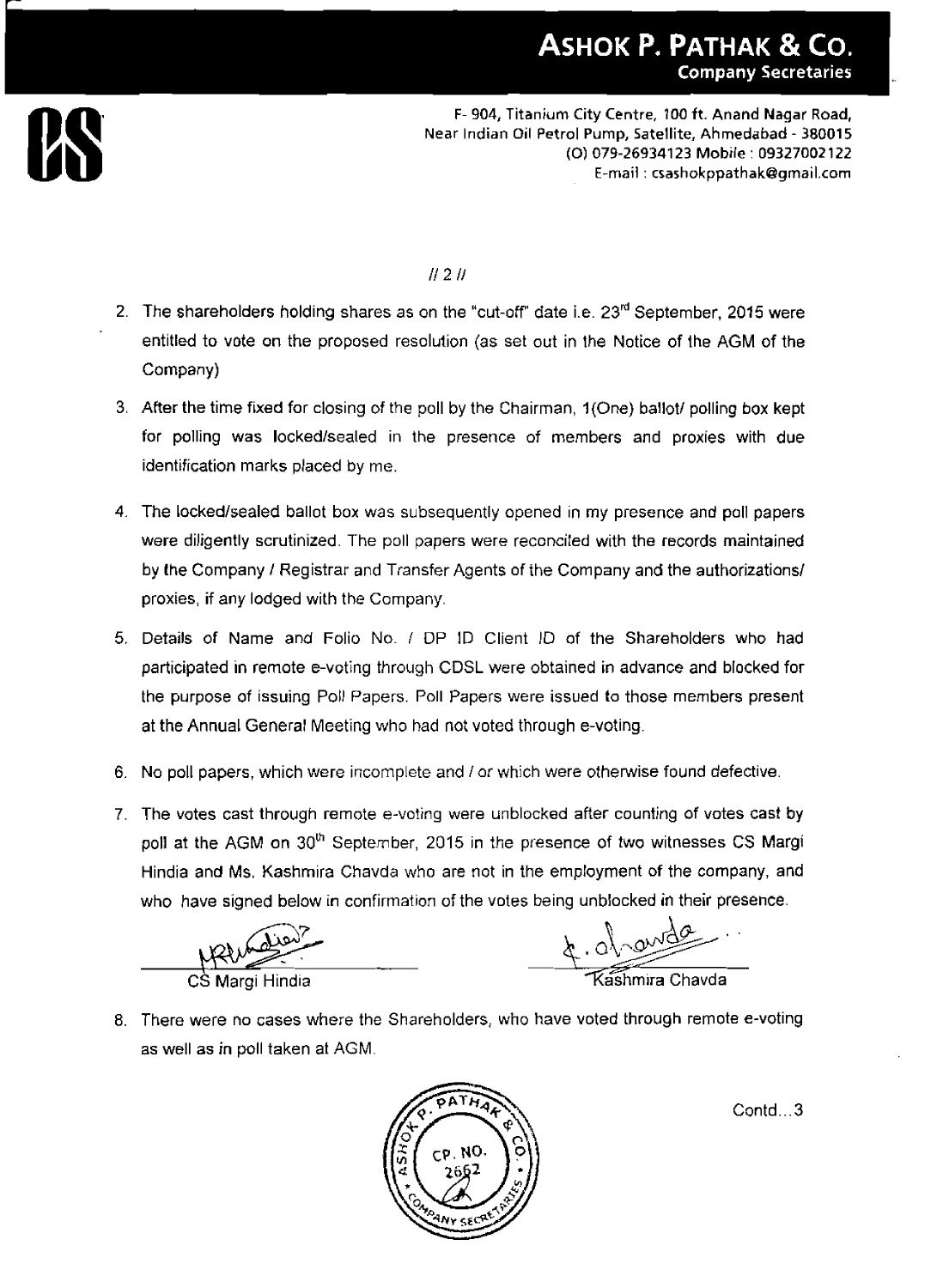

#### $H3H$

- 9. Thereafter, the details containing, inter-alia, Total No. of Folios, who voted "For" and "Against", were downloaded from the e-voting website of Central Depository Systems Limited (http://evotingindia.co.in).
- 10. The consolidated results of poll and remote e-voting, for the Resolution mentioned in the Notice of Annual General Meeting, is as under:
	- 1. To receive, consider, approve and adopt the Audited Financial Statements for the Financial Year ended on 31<sup>st</sup> March 2015, and the reports of the Board of Directors and Auditors thereon.

| Total No. of Shareholders                                                                                 | 31       |                                    |                  |
|-----------------------------------------------------------------------------------------------------------|----------|------------------------------------|------------------|
| Total No. of Shares                                                                                       | 19068177 |                                    |                  |
| Receipt of Ballot Forms                                                                                   | 10       |                                    |                  |
|                                                                                                           |          | <b>Number</b><br>оf<br>Votes/Folio | Number of shares |
| Total votes cast through e- voting                                                                        | Α        | 21                                 | 18711853         |
| Total Votes cast through Ballot<br>forms received                                                         | B        | 10                                 | 356324           |
| Grand Total of e- voting/ Ballot<br>Form $(A+B)$                                                          | С        | 31                                 | 19068177         |
| Less: Invalid<br>e- voting/<br>Ballot<br>Forms (On<br>account of<br>both<br>for/against option indicated) | Đ        | 0                                  | n                |
| Net e-voting/ Ballot Forms in favour<br>or against (C-D)                                                  | Ε        | 31                                 | 19068177         |

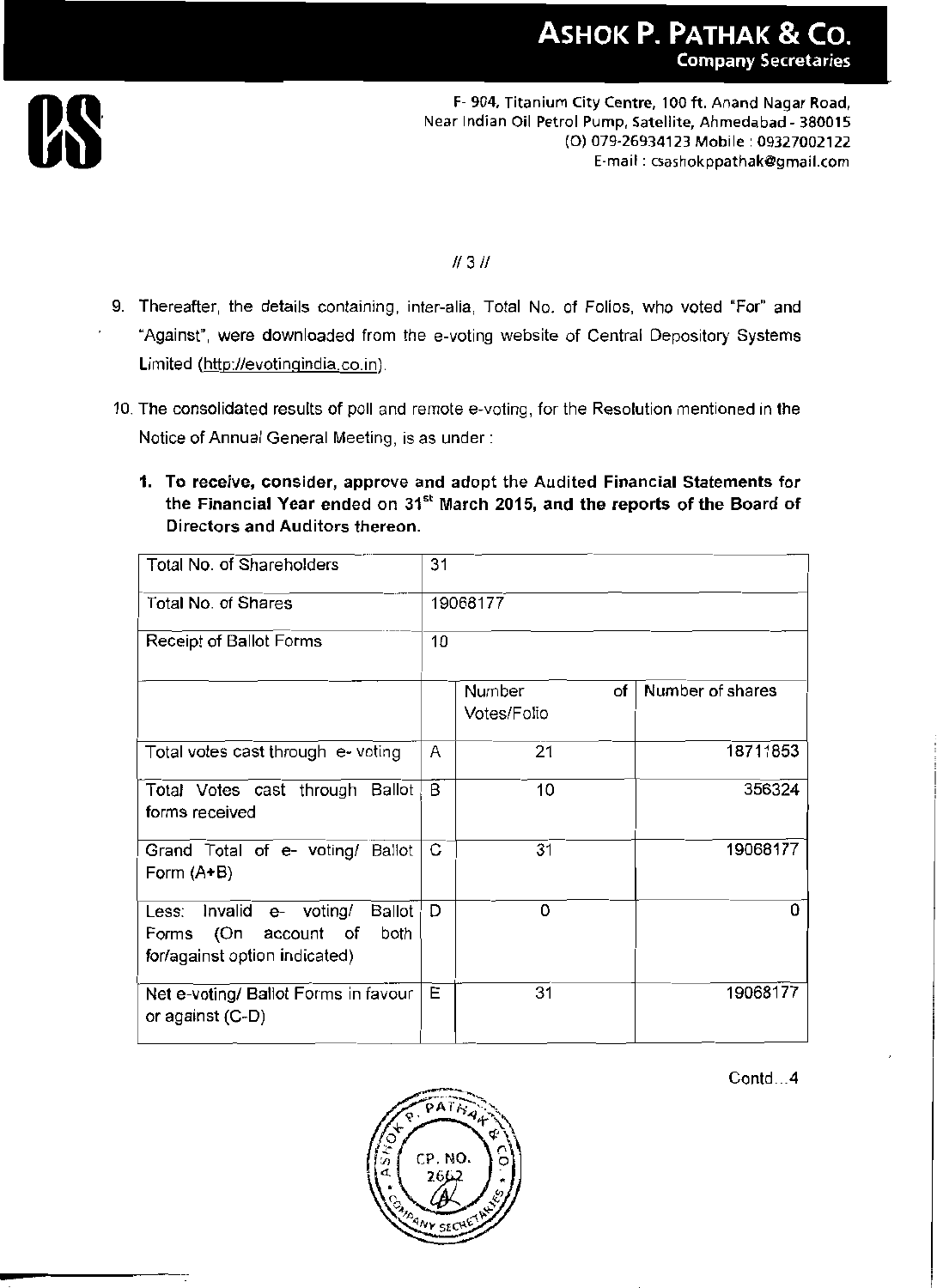# $||4||$

#### (i) Voted in favour of the Resolution :

| Number of members voted through   | Number of votes cast    | % of total number   |
|-----------------------------------|-------------------------|---------------------|
| electronic voting system and Poll | in favour of resolution | of valid votes cast |
| 31                                | 19068177                | 100                 |

## (ii) Voted against the Resolution:

| Number of members voted through   | Number of votes cast     | % of total number   |
|-----------------------------------|--------------------------|---------------------|
| electronic voting system and Poll | in against of resolution | of valid votes cast |
| NIL                               | <b>NIL</b>               | <b>NIL</b>          |

#### (iii) Invalid Votes (IV)/ Not Voted (NV):

| Total number of members whose votes<br>were declared IV/NV | Total number of votes |  |
|------------------------------------------------------------|-----------------------|--|
| Nil                                                        |                       |  |

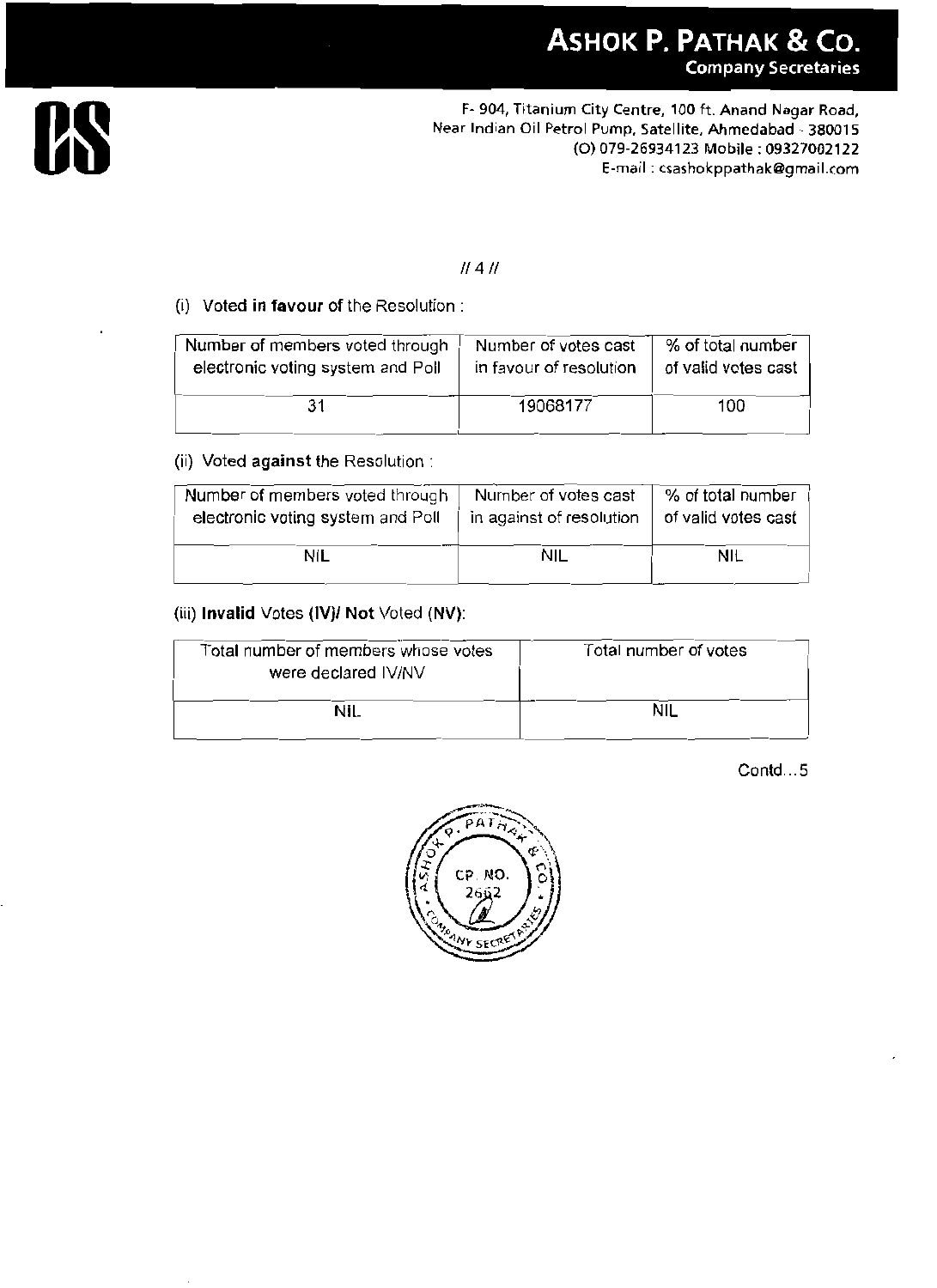

#### $11511$

2. To appoint a director in Place of Shri. Nirmal B. Patel, who retires by rotation and being eligible, offers himself for reappointment.

| Total No. of Shareholders                                                                              | 31       |                             |                  |
|--------------------------------------------------------------------------------------------------------|----------|-----------------------------|------------------|
| Total No. of Shares                                                                                    | 19068177 |                             |                  |
| Receipt of Ballot Forms                                                                                | 10       |                             |                  |
|                                                                                                        |          | Number<br>οf<br>Votes/Folio | Number of shares |
| Total votes cast through e- voting                                                                     | Α        | 21                          | 18711853         |
| Total Votes cast through Ballot<br>forms received                                                      | В        | 10                          | 356324           |
| Grand Total of e- voting/ Ballot<br>Form $(A+B)$                                                       | C        | 31                          | 19068177         |
| Less: Invalid e- voting/<br>Ballot<br>Forms (On<br>account of<br>both<br>for/against option indicated) | D        | 0                           | 0                |
| Net e-voting/ Ballot Forms in favour<br>or against (C-D)                                               | E        | 31                          | 19068177         |

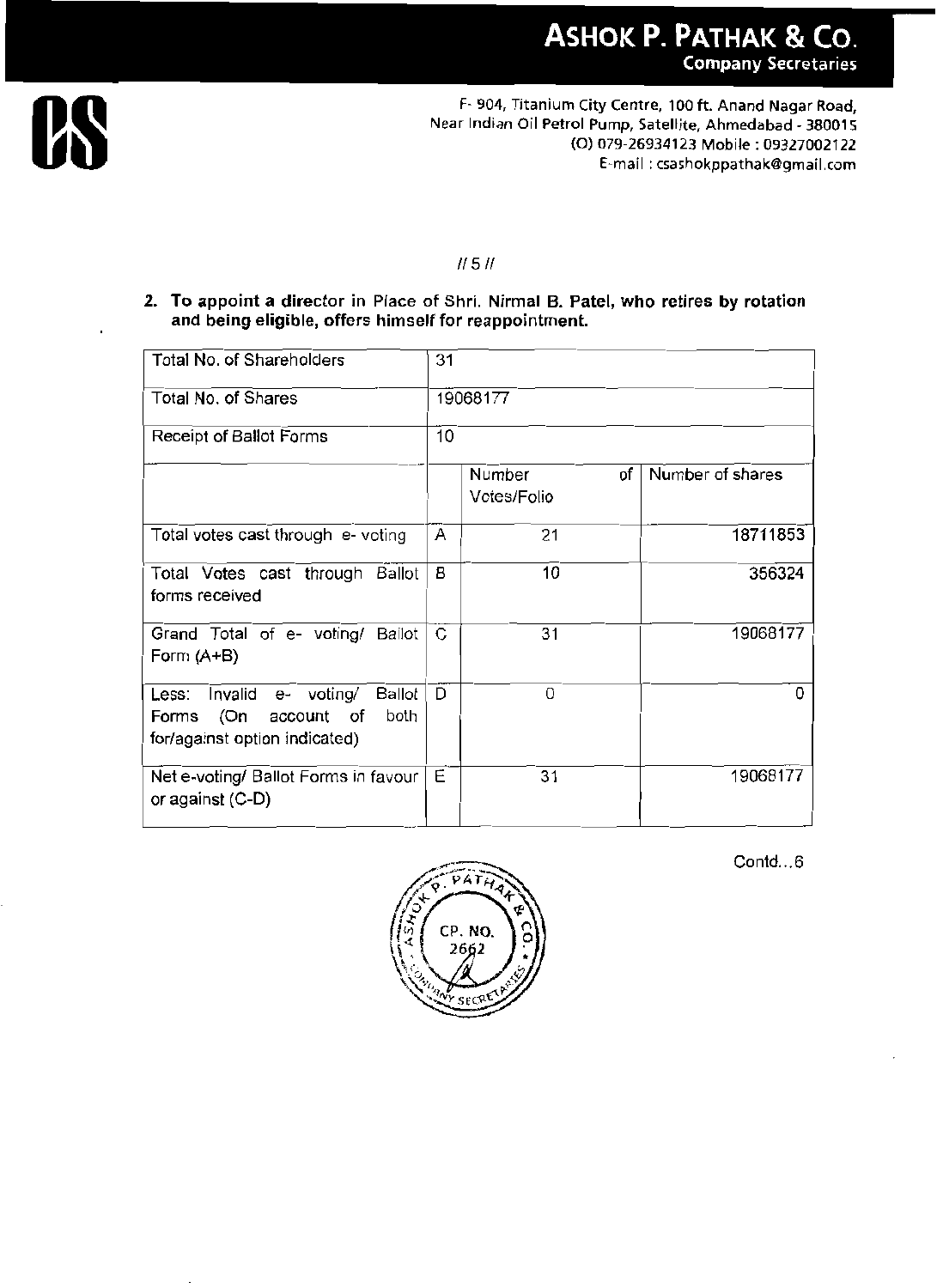

### $11611$

#### (i) Voted in favour of the Resolution :

| Number of members voted through   | Number of votes cast    | % of total number   |
|-----------------------------------|-------------------------|---------------------|
| electronic voting system and Poll | in favour of resolution | of valid votes cast |
| 31                                | 19068177                | 100                 |

#### (ii) Voted against the Resolution :

| Number of members voted through   | Number of votes cast     | % of total number   |
|-----------------------------------|--------------------------|---------------------|
| electronic voting system and Poll | in against of resolution | of valid votes cast |
| Nil                               | NIL                      | <b>NIL</b>          |

#### (iii) Invalid Votes (IV)/ Not Voted (NV):

| Total number of members whose votes<br>were declared IV/NV | Total number of votes |
|------------------------------------------------------------|-----------------------|
| nil                                                        | NII                   |

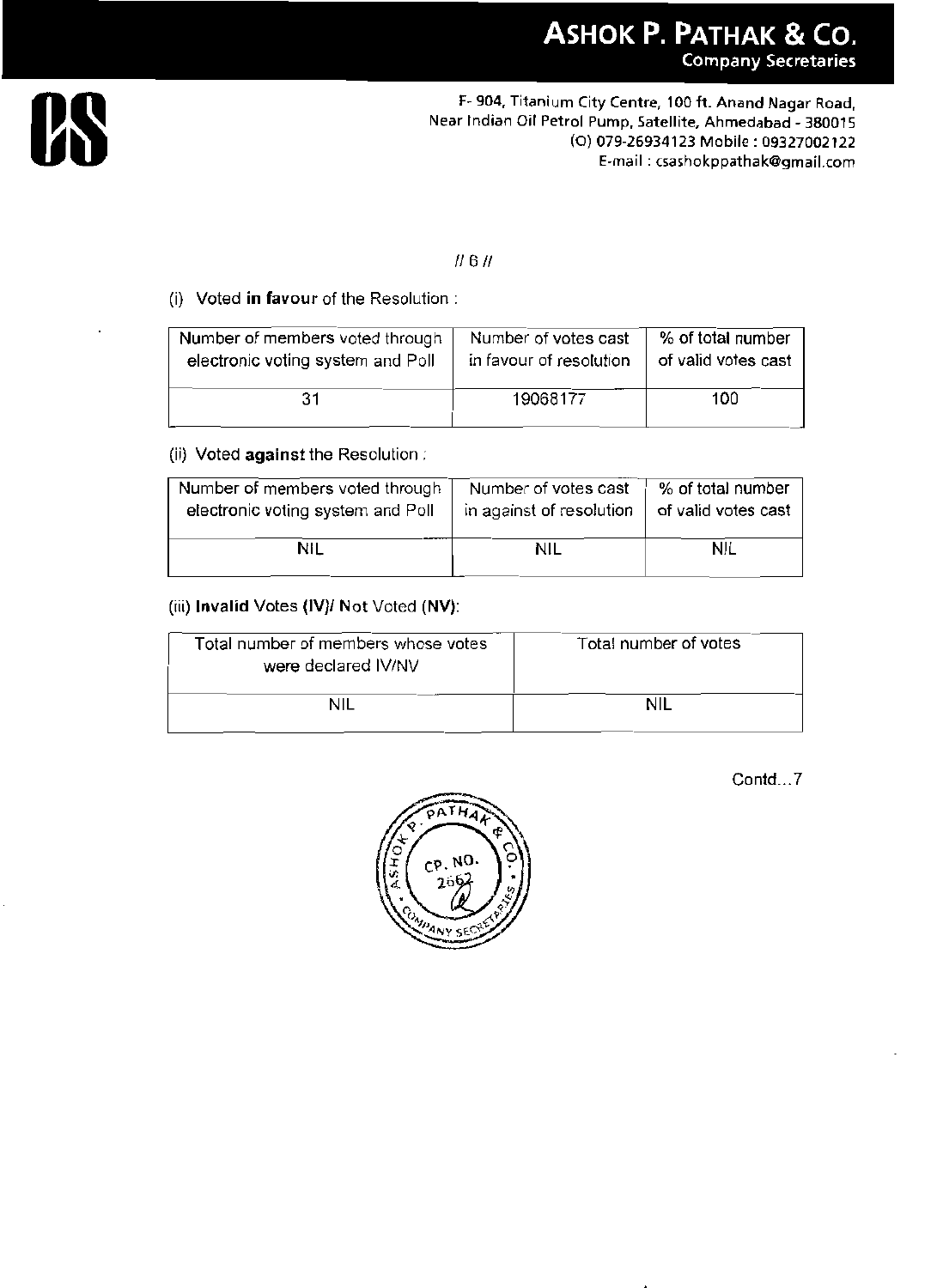

#### $II 7 II$

3. To appoint a director in Place of Shri. Dineshbhai P. Patel, who retires by rotation and being eligible, offers himself for reappointment.

| Total No. of Shareholders                                                                                       | 31 |                             |                  |
|-----------------------------------------------------------------------------------------------------------------|----|-----------------------------|------------------|
| Total No. of Shares                                                                                             |    | 19068177                    |                  |
| Receipt of Ballot Forms                                                                                         | 10 |                             |                  |
|                                                                                                                 |    | Number<br>οf<br>Votes/Folio | Number of shares |
| Total votes cast through e- voting                                                                              | A  | 21                          | 18711853         |
| Total Votes cast through<br>Ballot<br>forms received                                                            | В  | 10                          | 356324           |
| Grand Total of e- voting/ Ballot<br>Form $(A+B)$                                                                | С  | 31                          | 19068177         |
| Invalid<br>e- voting/<br>Ballot<br>Less:<br>(On<br>account of<br>both<br>Forms<br>for/against option indicated) | D  | 0                           | 0                |
| Net e-voting/ Ballot Forms in favour<br>or against (C-D)                                                        | Е  | 31                          | 19068177         |

THA 4NY

Contd...8

 $\lambda$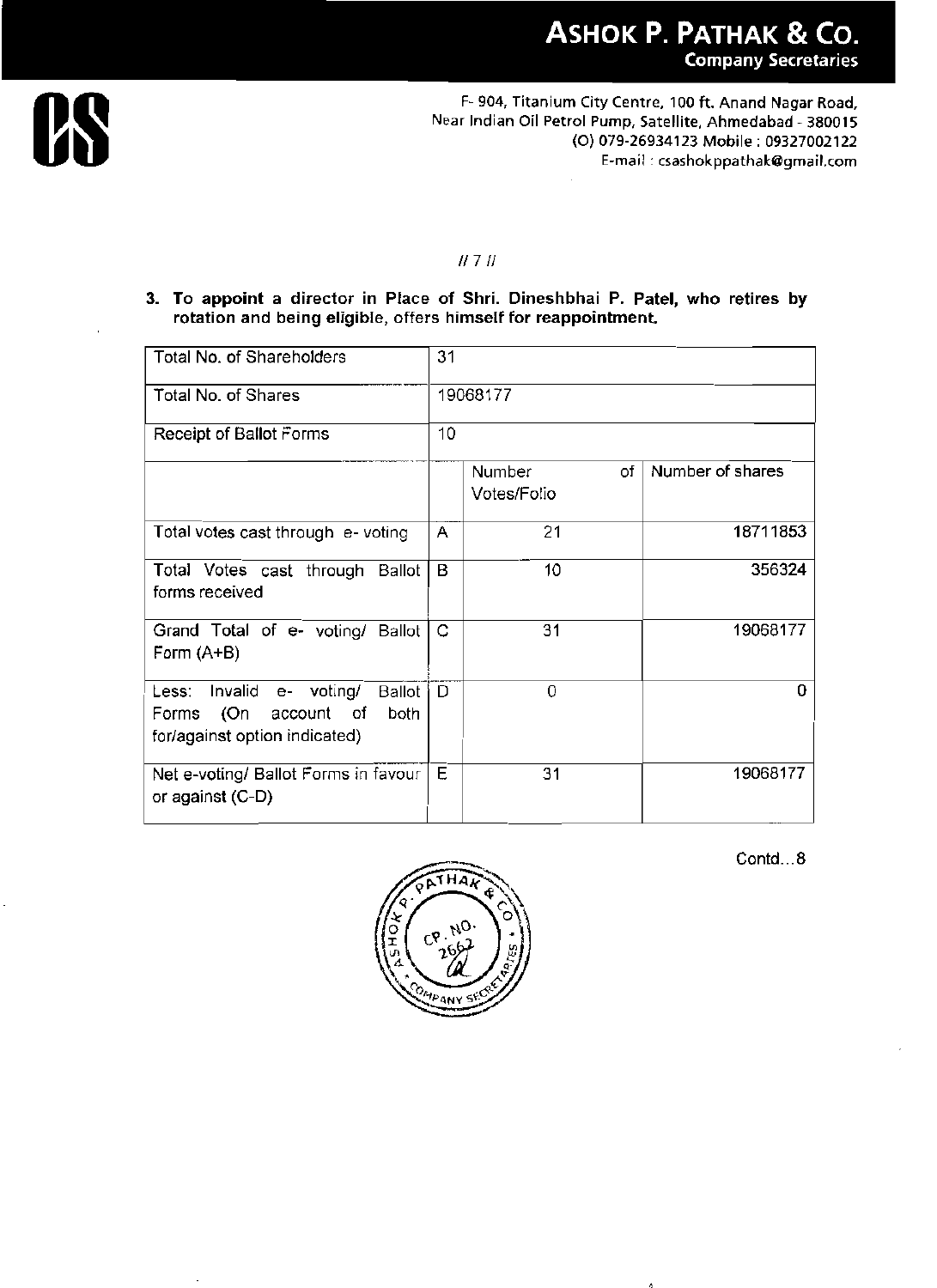

# $11811$

#### (i) Voted in favour of the Resolution :

| Number of members voted through   | Number of votes cast    | % of total number   |
|-----------------------------------|-------------------------|---------------------|
| electronic voting system and Poll | in favour of resolution | of valid votes cast |
| 31                                | 19068177                | 100                 |

#### (ii) Voted against the Resolution:

| Number of members voted through   | Number of votes cast     | % of total number   |
|-----------------------------------|--------------------------|---------------------|
| electronic voting system and Poll | in against of resolution | of valid votes cast |
| NIL                               | NIL                      | nil                 |

#### (iii) Invalid Votes (IV)/ Not Voted (NV):

| Total number of members whose votes<br>were declared IV/NV | Total number of votes |  |
|------------------------------------------------------------|-----------------------|--|
| nii                                                        |                       |  |

Contd...9

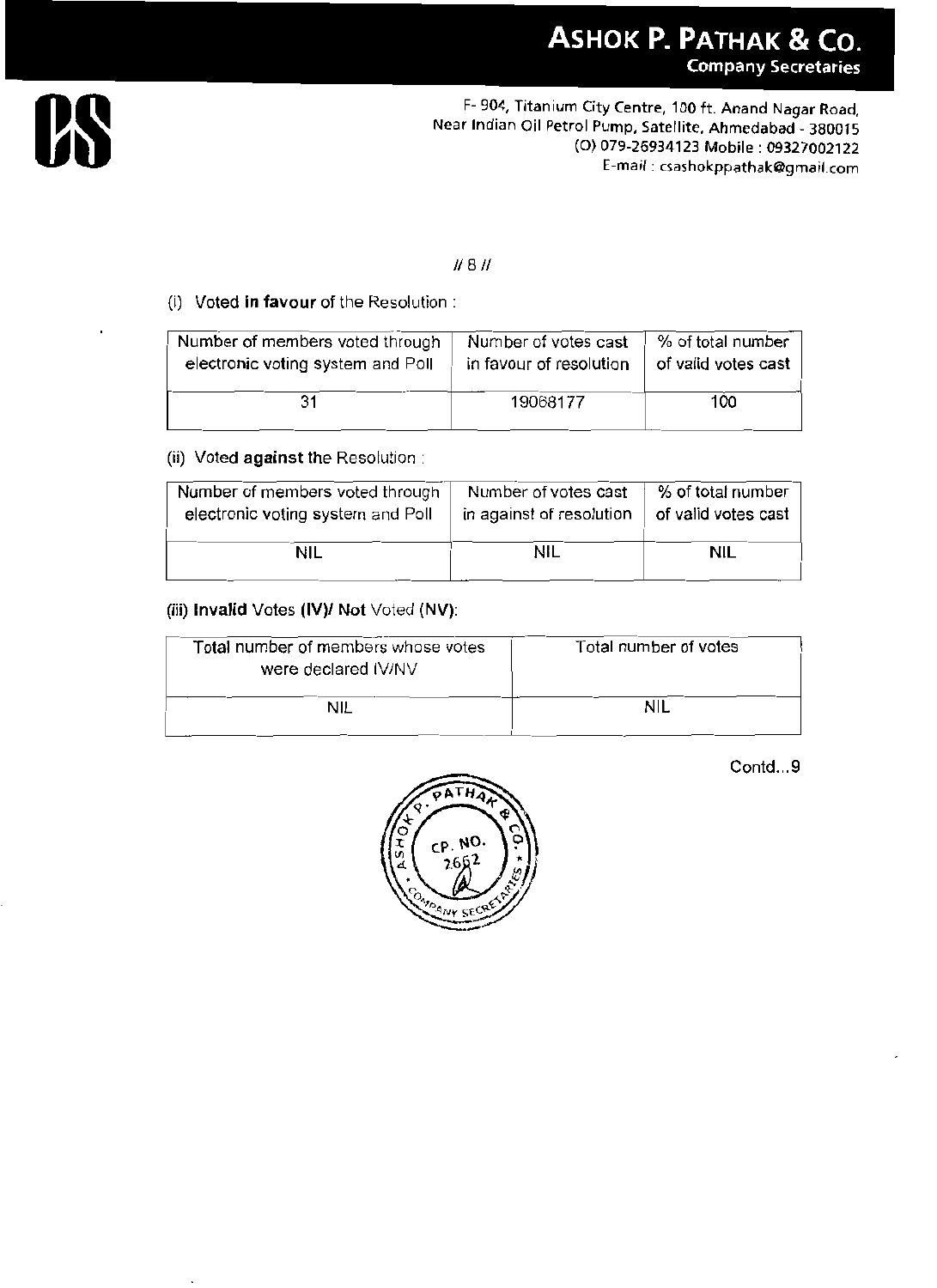

#### $11911$

4. To appoint Auditors to hold office from the conclusion of this Annual General Meeting of the Company until the conclusion of next Annual General Meeting and fix their remuneration.

| Total No. of Shareholders                                                                                 | 31       |                             |                  |
|-----------------------------------------------------------------------------------------------------------|----------|-----------------------------|------------------|
| Total No. of Shares                                                                                       | 19068177 |                             |                  |
| Receipt of Ballot Forms                                                                                   | 10       |                             |                  |
|                                                                                                           |          | Number<br>of<br>Votes/Folio | Number of shares |
| Total votes cast through e-voting                                                                         | A        | 21                          | 18711853         |
| Total Votes cast through Ballot<br>forms received                                                         | B        | 10                          | 356324           |
| Grand Total of e- voting/ Ballot<br>Form $(A+B)$                                                          | C        | 31                          | 19068177         |
| Less: Invalid e- voting/<br>Ballot<br>(On<br>account of<br>both<br>Forms<br>for/against option indicated) | D        | 0                           | o                |
| Net e-voting/ Ballot Forms in favour<br>or against (C-D)                                                  | Е        | 31                          | 19068177         |

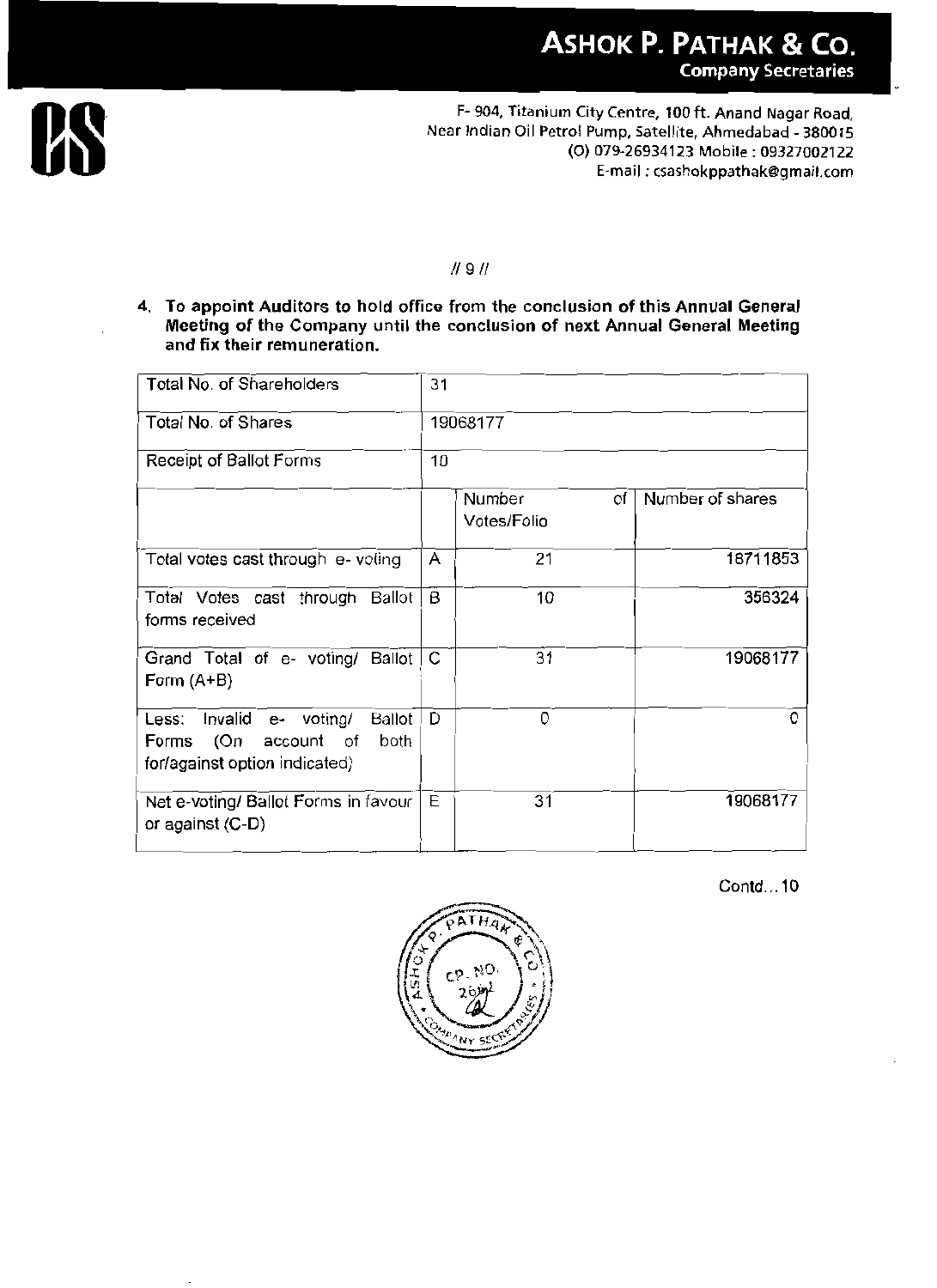

### $1/101/$

#### (i) Voted in favour of the Resolution :

| Number of members voted through   | Number of votes cast    | % of total number   |
|-----------------------------------|-------------------------|---------------------|
| electronic voting system and Poll | in favour of resolution | of valid votes cast |
| 31                                | 19068177                | 100                 |

#### (ii) Voted against the Resolution :

| Number of members voted through<br>electronic voting system and Poll | Number of votes cast<br>in against of resolution | % of total number<br>of valid votes cast |
|----------------------------------------------------------------------|--------------------------------------------------|------------------------------------------|
| NIL                                                                  | <b>NIL</b>                                       | NIL                                      |

#### (iii) Invalid Votes (IV)/ Not Voted (NV):

| Total number of members whose votes<br>were declared IV/NV | Total number of votes |
|------------------------------------------------------------|-----------------------|
| NIL                                                        |                       |

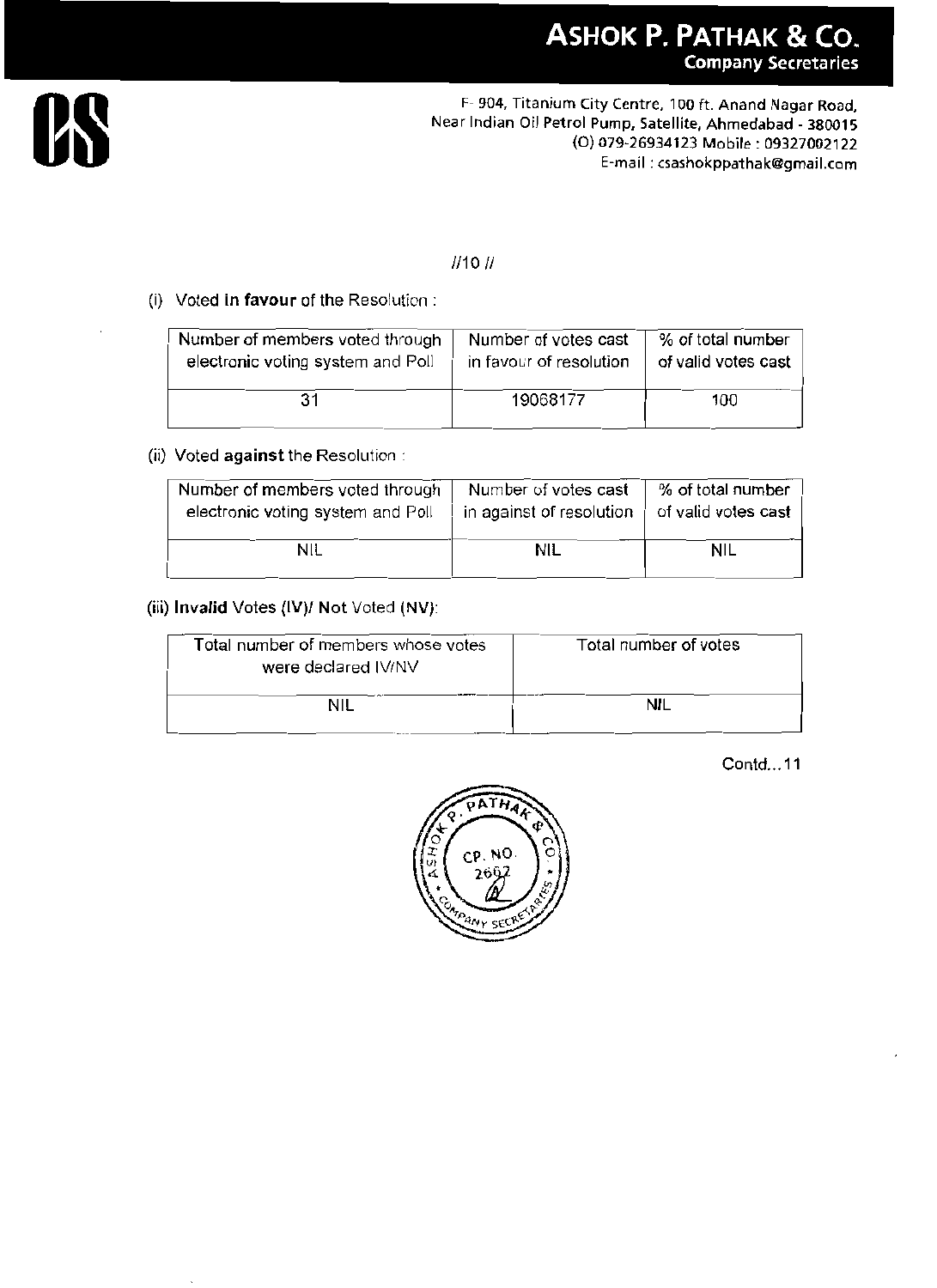#### **ASHUK P. PATHAK & CO. Company Secretaries**



F- 904, Titanium City Centre, 100 ft. Anand Nagar Road, Near Indian Oil Petrol Pump, Satellite, Ahmedabad - 380015 (O) 079-26934123 Mobile: 09327002122 E-mail: csashokppathak@gmail.com

#### $11111$

5. To Confirm Additional Director Smt. Manjulaben Patel (DIN- 06977992) as Director of the Company.

| Total No. of Shareholders                                                                              | 31       |                             |                  |
|--------------------------------------------------------------------------------------------------------|----------|-----------------------------|------------------|
| <b>Total No. of Shares</b>                                                                             | 19068177 |                             |                  |
| Receipt of Ballot Forms                                                                                | 10       |                             |                  |
|                                                                                                        |          | Number<br>of<br>Votes/Folio | Number of shares |
| Total votes cast through e-voting                                                                      | A        | 21                          | 18711853         |
| Total Votes cast through Ballot<br>forms received                                                      | в        | 10                          | 356324           |
| Grand Total of e- voting/ Ballot<br>Form $(A+B)$                                                       | С        | 31                          | 19068177         |
| Less: Invalid e- voting/<br>Bailot<br>Forms (On<br>account of<br>both<br>for/against option indicated) | Ð        | 0                           | 0                |
| Net e-voting/ Ballot Forms in favour<br>or against (C-D)                                               | E        | 31                          | 19068177         |

Contd...12



 $\epsilon_{\rm{B}}$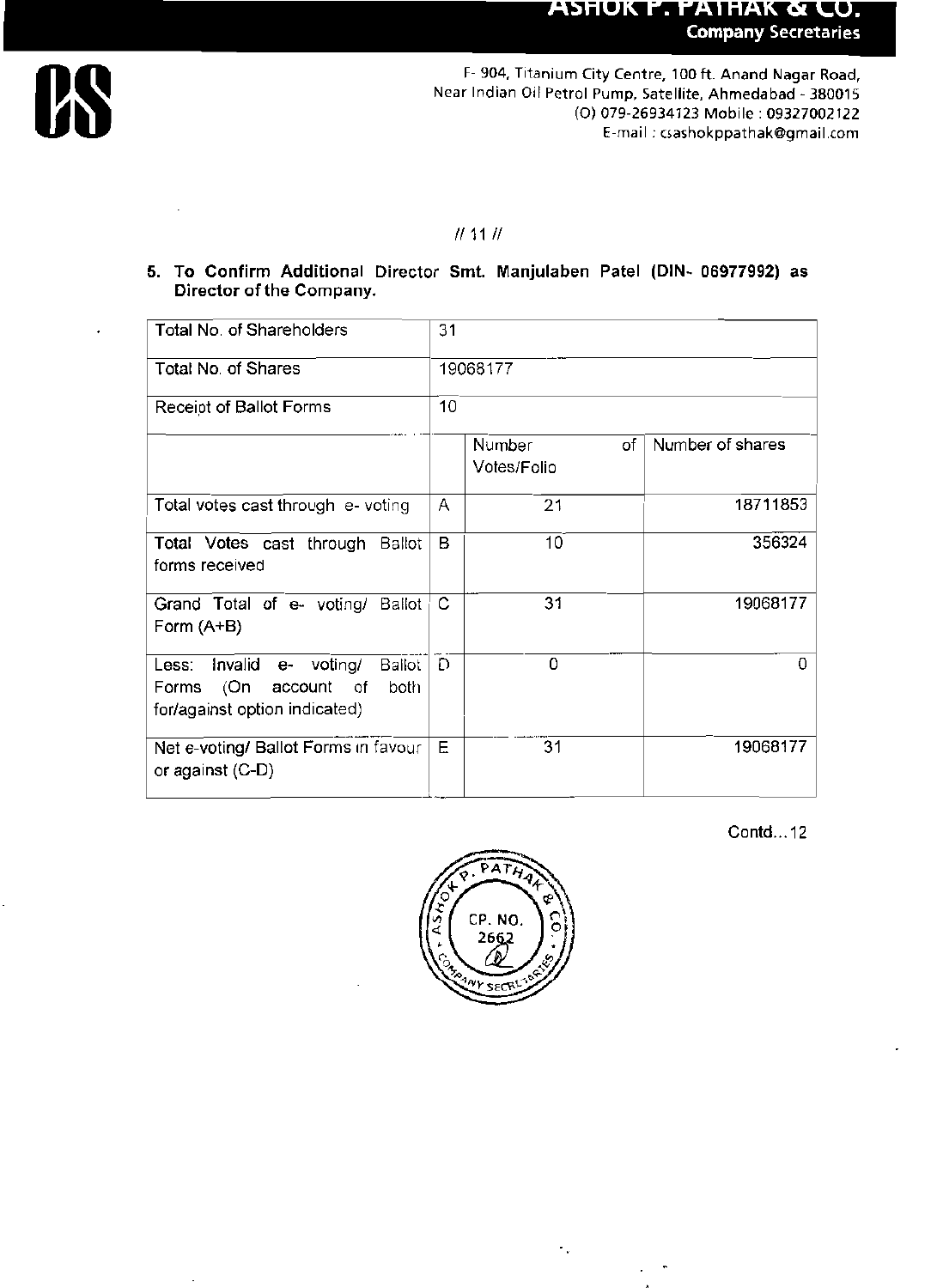# **ASHOK P. PATHAK & CO. Company Secretaries**



### $111211$

#### (i) Voted in favour of the Resolution :

| Number of members voted through   | Number of votes cast    | % of total number   |
|-----------------------------------|-------------------------|---------------------|
| electronic voting system and Poll | in favour of resolution | of valid votes cast |
| 31                                | 19068177                | 100                 |

#### (ii) Voted against the Resolution:

| Number of members voted through   | Number of votes cast     | % of total number   |
|-----------------------------------|--------------------------|---------------------|
| electronic voting system and Poll | in against of resolution | of valid votes cast |
| NIL                               | <b>NIL</b>               | <b>NIL</b>          |

#### (iii) Invalid Votes (IV)/ Not Voted (NV):

| Total number of members whose votes<br>were declared IV/NV | Total number of votes |  |
|------------------------------------------------------------|-----------------------|--|
| NIL                                                        | nil                   |  |



Contd...13

÷,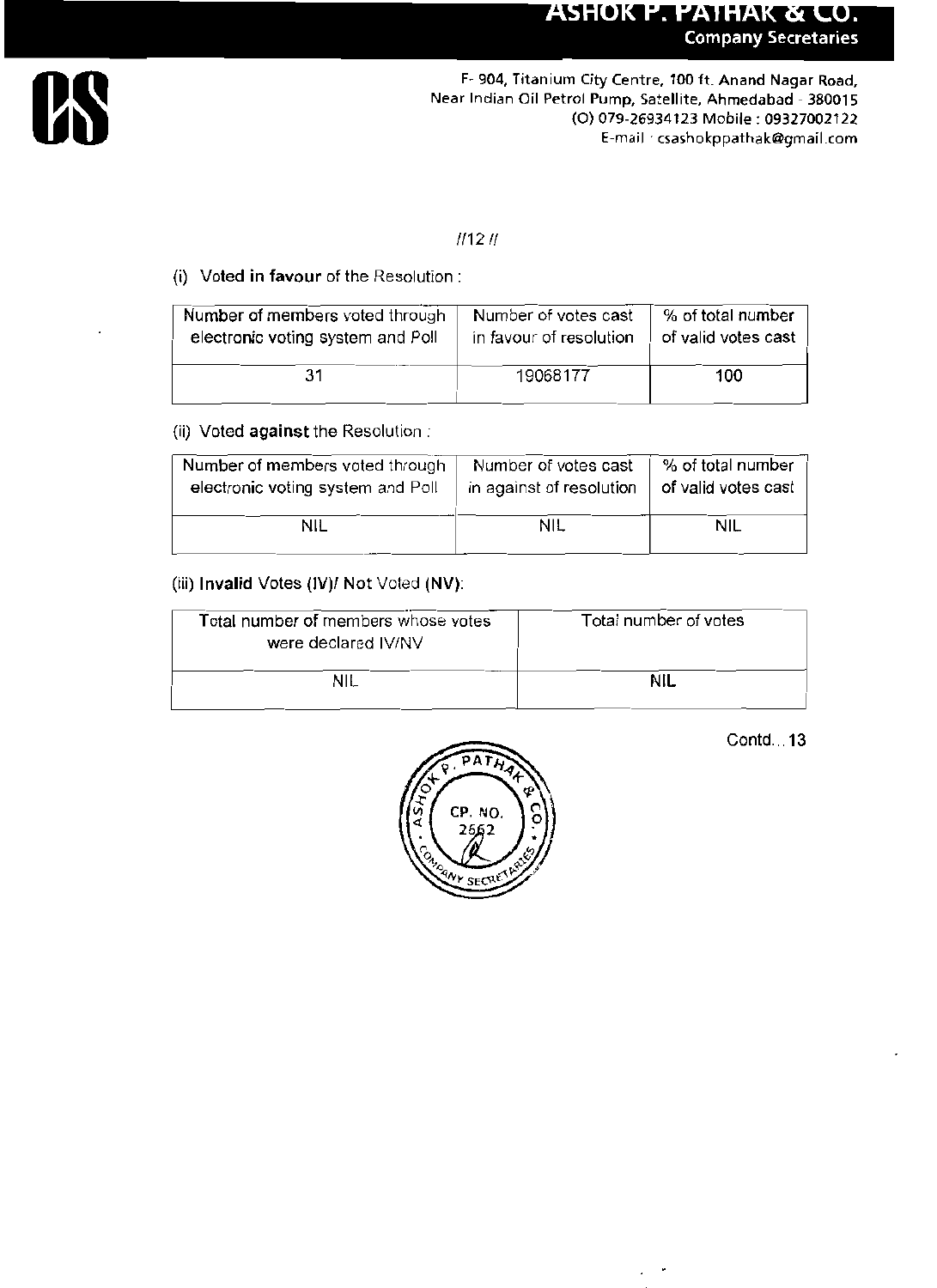

# $111311$

6. To Confirm Additional Independent Director Shri Jinal Patel (DIN - 07173232) as Independent Director of the Company.

| Total No. of Shareholders                                                                              | 31 |                             |                  |
|--------------------------------------------------------------------------------------------------------|----|-----------------------------|------------------|
| Total No. of Shares                                                                                    |    | 19068177                    |                  |
| Receipt of Ballot Forms                                                                                | 10 |                             |                  |
|                                                                                                        |    | Number<br>оf<br>Votes/Folio | Number of shares |
| Total votes cast through e- voting                                                                     | Α  | 21                          | 18711853         |
| Total Votes cast through Ballot<br>forms received                                                      | В  | 10                          | 356324           |
| Grand Total of e- voting/ Ballot<br>Form $(A+B)$                                                       | C  | 31                          | 19068177         |
| Less: Invalid e- voting/<br>Ballot<br>Forms (On<br>account of<br>both<br>for/against option indicated) | Ð  | 0                           |                  |
| Net e-voting/ Ballot Forms in favour<br>or against (C-D)                                               | E  | 31                          | 19068177         |

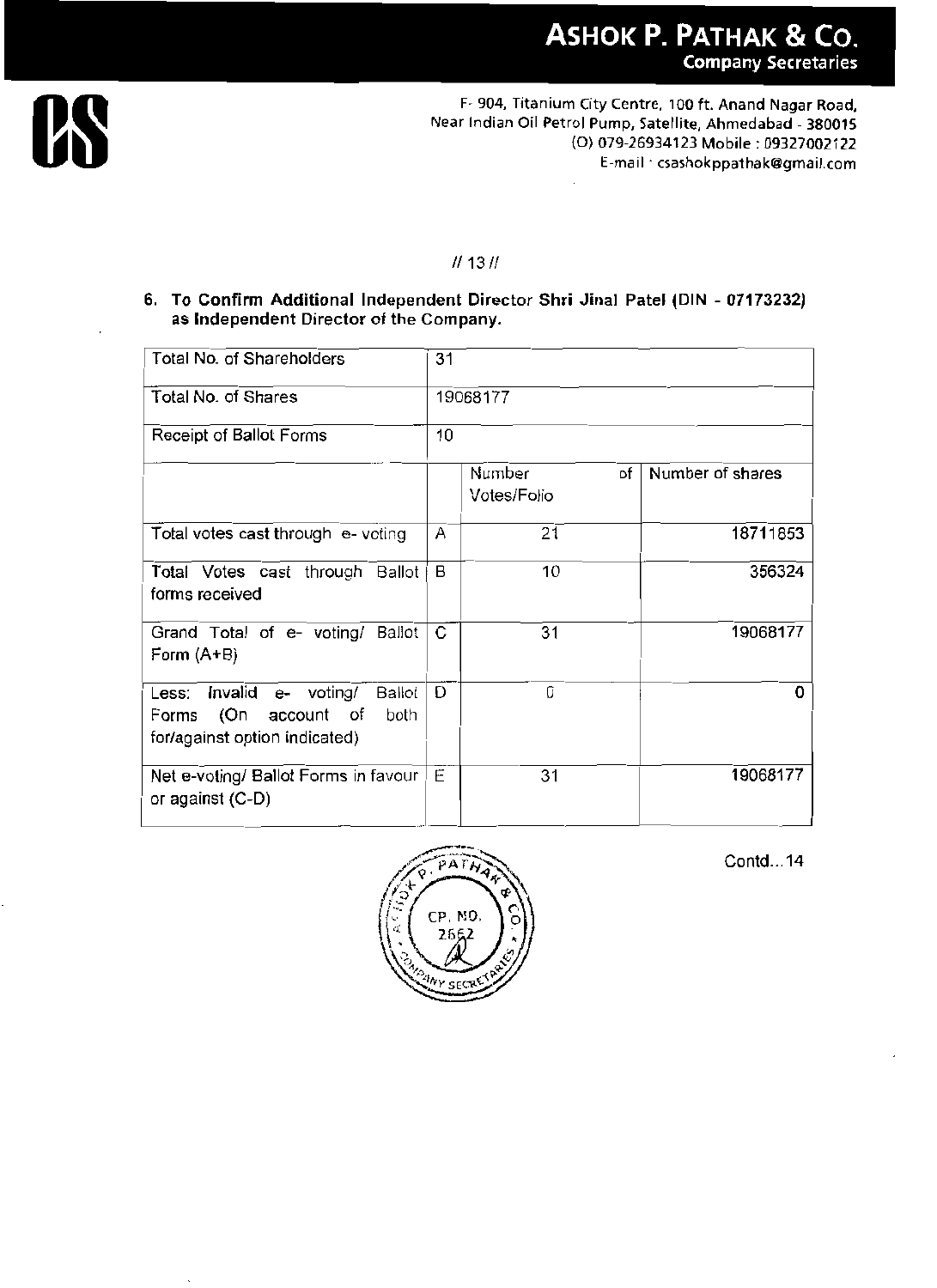

#### $1/141/$

(iv) Voted in favour of the Resolution:

| Number of members voted through   | Number of votes cast    | % of total number   |
|-----------------------------------|-------------------------|---------------------|
| electronic voting system and Poll | in favour of resolution | of valid votes cast |
| 31                                | 19068177                | 100                 |

#### (v) Voted against the Resolution:

| Number of members voted through   | Number of votes cast     | % of total number   |
|-----------------------------------|--------------------------|---------------------|
| electronic voting system and Poll | in against of resolution | of valid votes cast |
| NIL                               | nil                      | NIL                 |

#### (vi) Invalid Votes (IV)/ Not Voted (NV):

| Total number of members whose votes<br>were declared IV/NV | Total number of votes |
|------------------------------------------------------------|-----------------------|
| NIL                                                        | ΝIΙ                   |

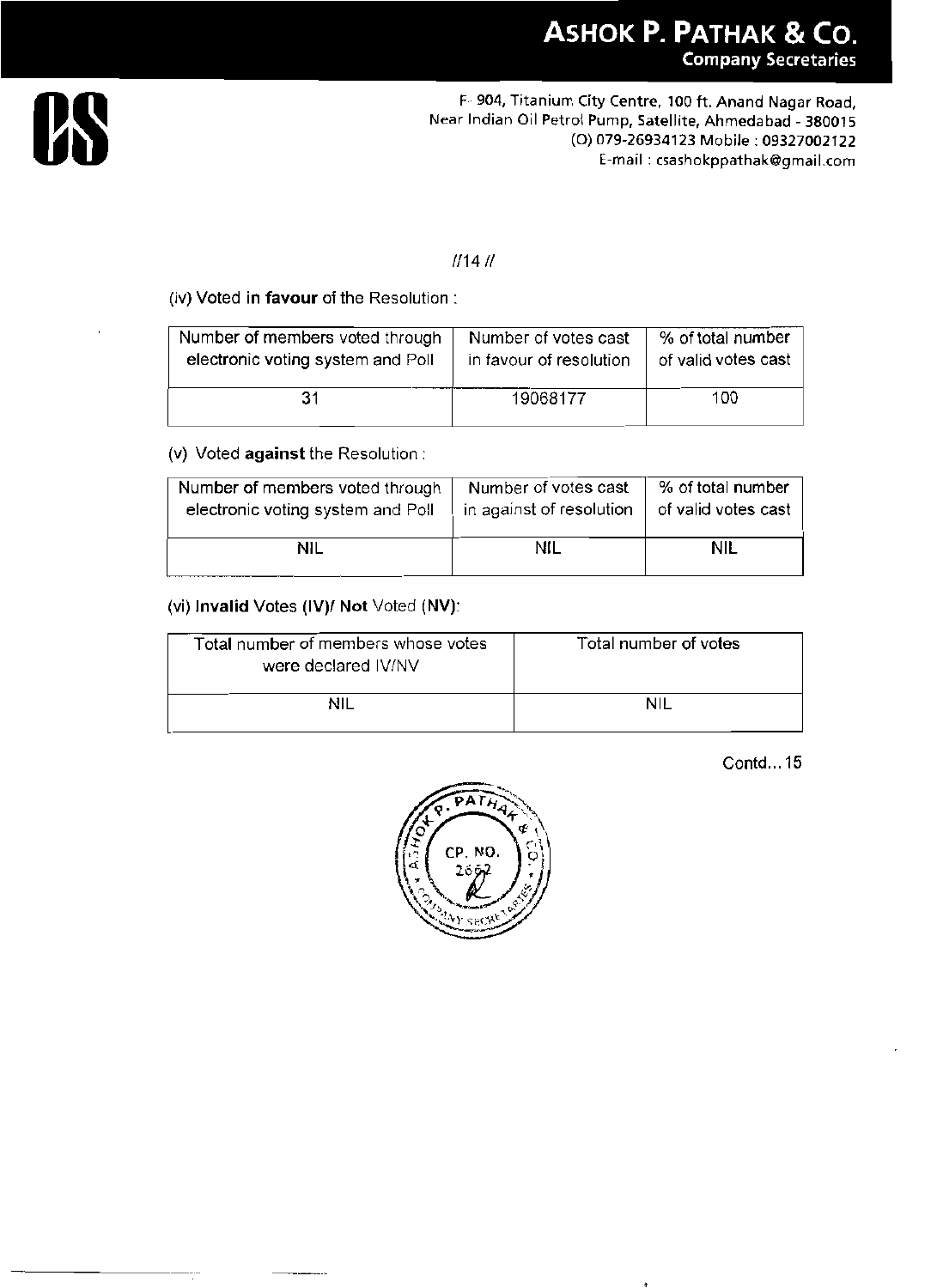

## $11 1511$

7. To Confirm Additional Independent Director Shri Bhavikkumar Patel (DIN -07253037) as Independent Director of the Company.

| Total No. of Shareholders                                                                                 | 31       |                                    |                  |
|-----------------------------------------------------------------------------------------------------------|----------|------------------------------------|------------------|
| Total No. of Shares                                                                                       | 19068177 |                                    |                  |
| Receipt of Ballot Forms                                                                                   | 10       |                                    |                  |
|                                                                                                           |          | <b>Number</b><br>of<br>Votes/Folio | Number of shares |
| Total votes cast through e- voting                                                                        | A        | 21                                 | 18711853         |
| Total Votes cast through<br>Ballot<br>forms received                                                      | B        | 10                                 | 356324           |
| Grand Total of e- voting/<br>Ballot<br>Form $(A+B)$                                                       | C        | 31                                 | 19068177         |
| Less: Invalid e- voting/<br>Ballot<br>(On<br>account of<br>both<br>Forms<br>for/against option indicated) | D        | 0                                  |                  |
| Net e-voting/ Ballot Forms in favour<br>or against (C-D)                                                  | E        | 31                                 | 19068177         |

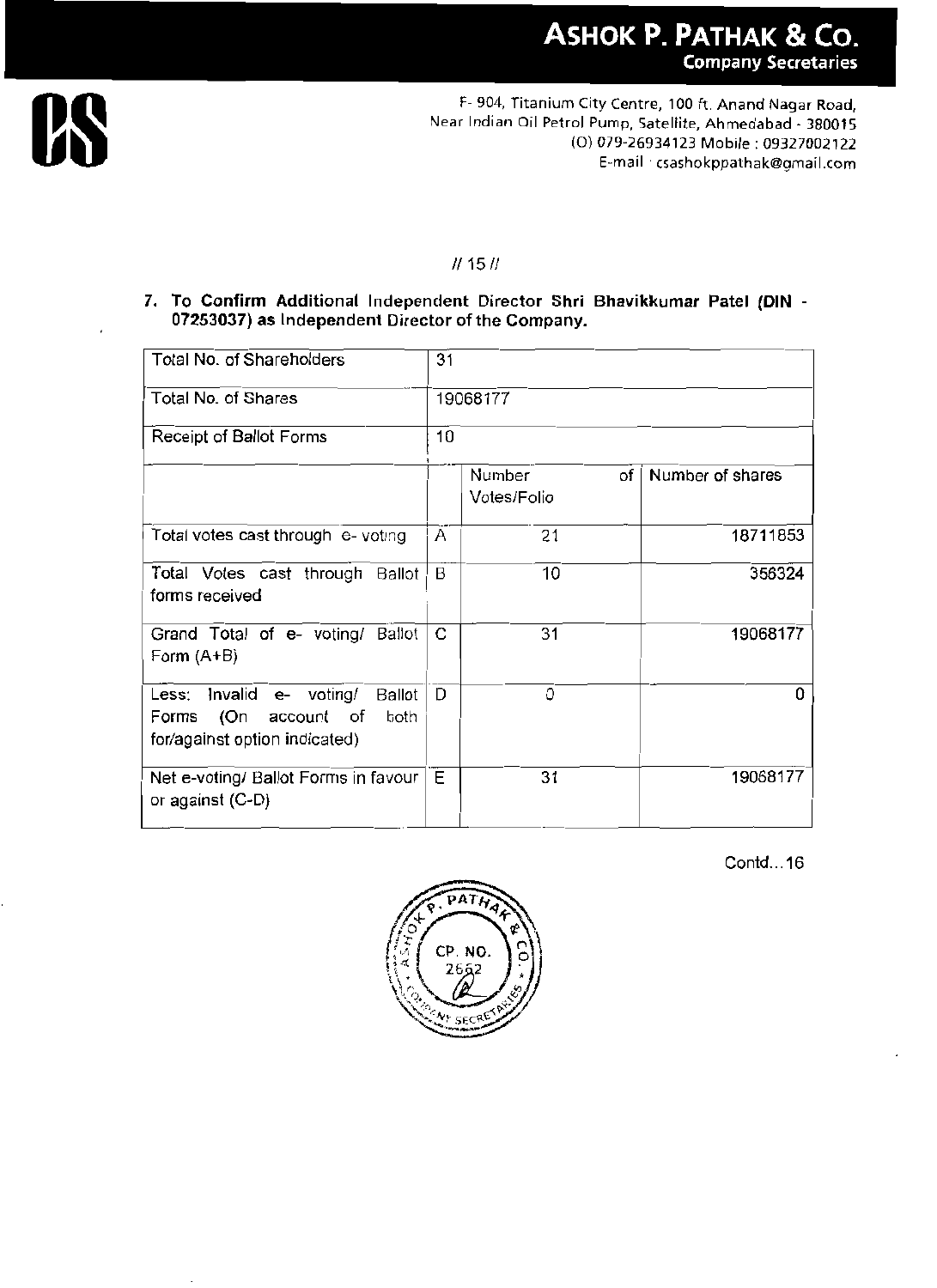

#### $1/161/$

(vii) Voted in favour of the Resolution:

| Number of members voted through   | Number of votes cast    | % of total number   |
|-----------------------------------|-------------------------|---------------------|
| electronic voting system and Poll | in favour of resolution | of valid votes cast |
| 31                                | 19068177                | 100                 |

(viii) Voted against the Resolution:

| Number of members voted through   | Number of votes cast     | % of total number   |
|-----------------------------------|--------------------------|---------------------|
| electronic voting system and Poll | in against of resolution | of valid votes cast |
| NIL                               | nil                      | nil                 |

#### (ix) Invalid Votes (IV)/ Not Voted (NV):

| Total number of members whose votes<br>were declared IV/NV | Total number of votes |
|------------------------------------------------------------|-----------------------|
| NII                                                        | NIL.                  |

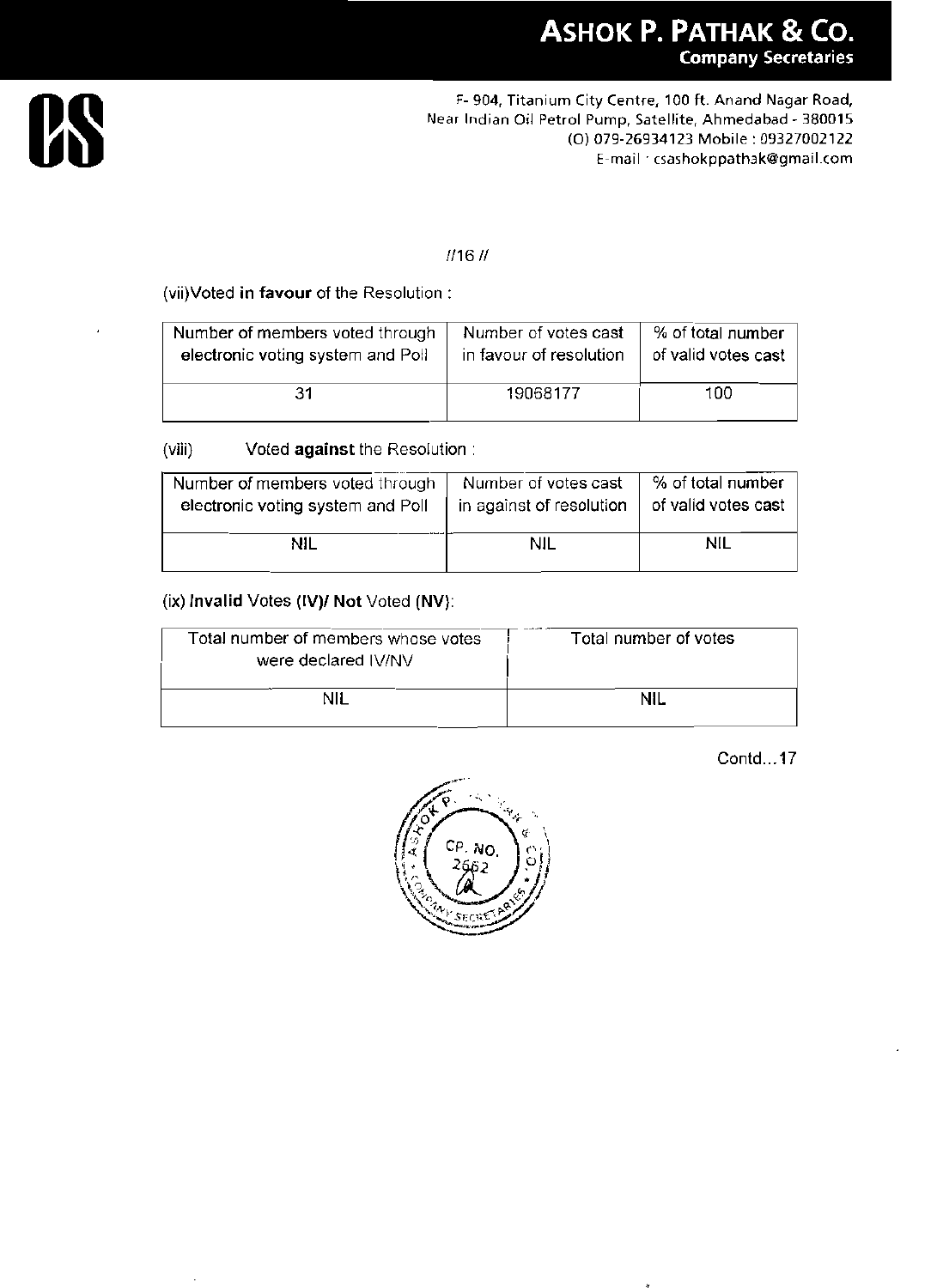

#### $111711$

Details of the Agenda: The mode of voting for all resolutions was e-voting and Poll conducted at the 20<sup>th</sup> Annual General Meeting.

| Item<br>No.    | Details of the Agenda                                                                                                                                                                                                                                            | <b>Resolution</b><br>required<br>(Ordinary<br>Ι<br>Special) | Mode of voting:<br>(Show of hands<br>/Poll/Postal<br>Ballot/E-voting) | <b>Remarks</b>                          |
|----------------|------------------------------------------------------------------------------------------------------------------------------------------------------------------------------------------------------------------------------------------------------------------|-------------------------------------------------------------|-----------------------------------------------------------------------|-----------------------------------------|
| 1              | consider,<br>To<br>receive,<br>and<br>adopt<br>the<br>approve<br><b>Audited Financial Statements</b><br>for the Financial Year ended<br>on 31 <sup>st</sup> March 2015, and the<br>reports of the<br>Board of<br><b>Directors</b><br>Auditors<br>and<br>thereon. | Ordinary                                                    | E-Voting and Poll                                                     | Passed<br>with<br>Requisite<br>Majority |
| $\mathbf{2}$   | To appoint a director in Place<br>of Shri. Nirmal B. Patel, who<br>retires by rotation and being<br>eligible, offers himself for<br>reappointment.                                                                                                               | Ordinary                                                    | E-Voting and Poll                                                     | Passed<br>with<br>Requisite<br>Majority |
| $\overline{3}$ | To appoint a director in Place<br>of Shri. Dineshbhai P. Patel,<br>who retires by rotation and<br>being eligible, offers himself<br>for reappointment.                                                                                                           | Ordinary                                                    | E-Voting and Poll                                                     | with<br>Passed<br>Requisite<br>Majority |
| 4              | To appoint Auditors to hold<br>office from the conclusion of<br>this Annual General Meeting<br>of the Company until the<br>conclusion of next Annual<br>General Meeting and fix their<br>remuneration.                                                           | Ordinary                                                    | E-Voting and Poll                                                     | with<br>Passed<br>Requisite<br>Majority |